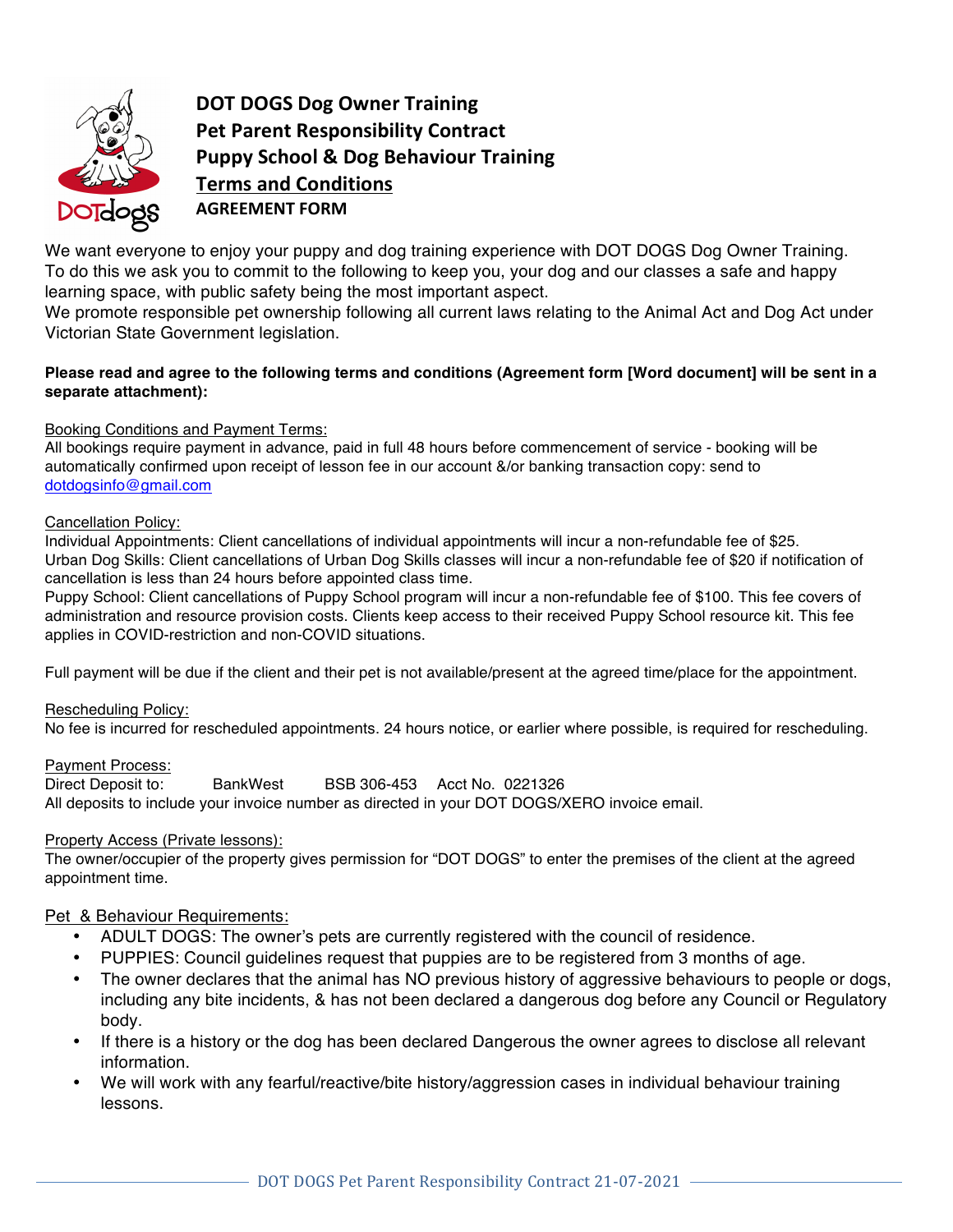• All dogs with a behaviour history of reactivity to people/dogs and/or a bite history to people/dogs will be temperament evaluated before joining any group class. Their class participation can be revoked at any time by the DOT DOGS Trainer, and returned to our individual behaviour modification support program.

# Pet Health History:

- The owner's pets have up to date vaccinations, are wormed and flea treated.
- The owner agrees to disclose all relevant information regarding the pet's health history in order for "DOT DOGS" to provide the best service.
- The owner agrees that the animal's veterinarian is able to disclose any relevant information pertinent to the animal's health and safety in the event of illness or accident.

## Privacy:

- Personal details are only available to employees of "DOT DOGS".
- The image of the owner's pet may appear on the DOT DOGS website and social media pages.
- Please circle NO in the client agreement section at the end of this document if you do not wish to participate in this process.

## Damages:

- DOT DOGS staff will always take due care and precautionary measures while the owner's pet is in their care.
- In the event of the owner's pet causing any damage or injury to any persons/property/other animals the pet owner will be held responsible for and will be personally liable for all repairs and damages.

## The Carer:

We reserve the right to refuse or cancel a booking/s at any time, with any animals, on any grounds. Should a booking be cancelled under these circumstances all monies paid in advance will be refunded for those day for which services have not been provided.

## In the Event of Unforeseen Circumstances:

The owner of the pet agrees to cover all costs in relation to, but not limited to, taking the pet to the veterinary clinic, retrieving a pet at large from the shelter/council/pound. The pet owner agrees that "DOT DOGS"' has the right to use their discretion in relation to engaging any services in the owner's absence and to invoice accordingly.

# COVIDSafe Plan:

- All clients to follow the COVIDSafe Plan guidelines and instructions during the DOT DOGS lesson appointment.
- QR code check in required in class settings for contract tracing processes as per Victorian Government COVID Regulations
- Stay away from class if feeling unwell or with any symptoms. Get COVID tested and confirmed negative before returning to the class space.
- Approved fitted facemask to be worn appropriate to current COVIDSafe guidelines, unless falling in the categories of lawful excuses or exceptions for not wearing a facemask.
- Bring your own training equipment. No sharing of equipment.
- Maintain safe social distance (1.5m) throughout lesson, where possible.
- Wear an approved fitted facemask where social distance cannot be maintained.
- DOT DOGS will provide disinfectant for hand cleaning and any equipment cleaning required.